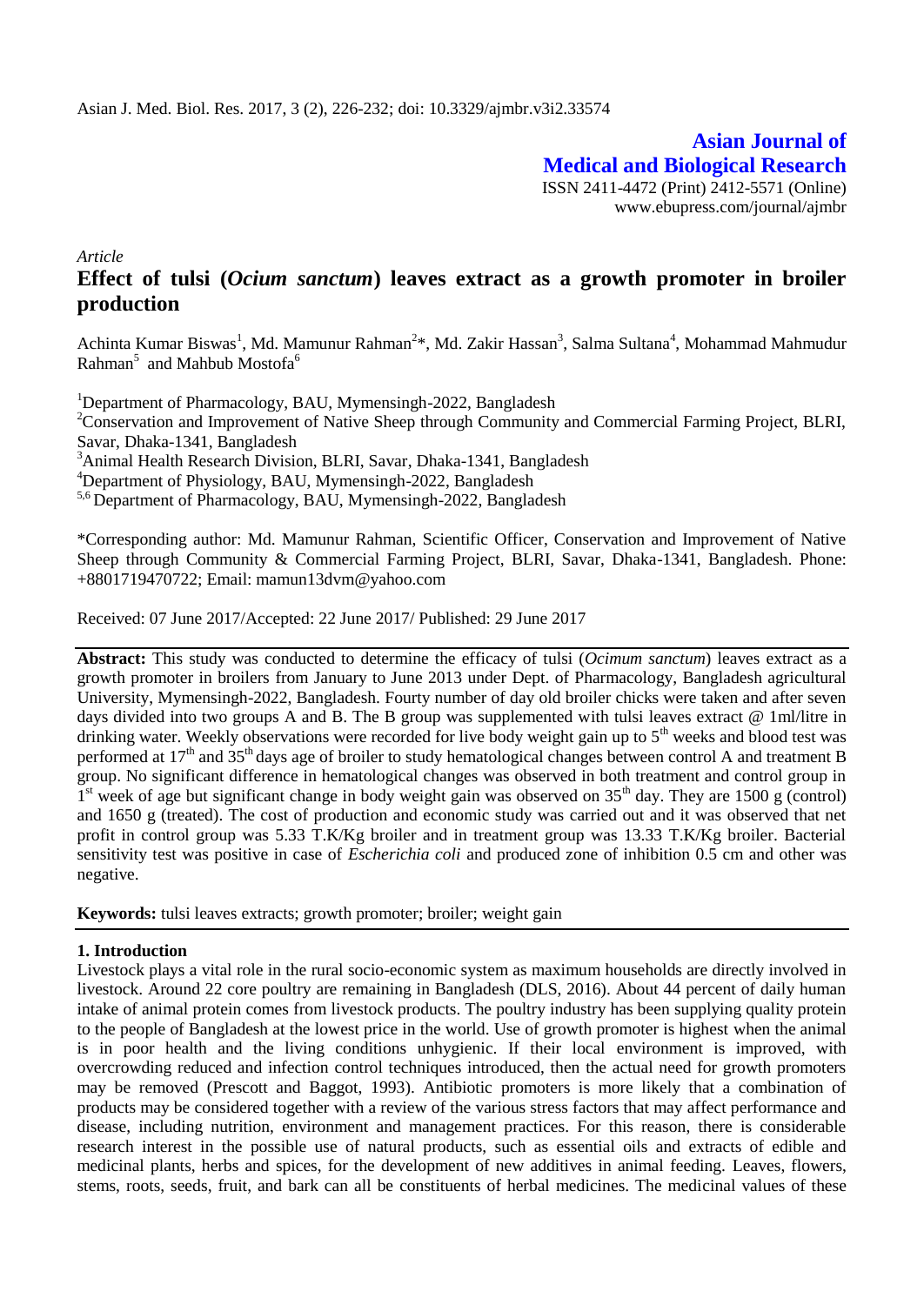plants lie in their component phytochemicals, which produce definite physiological actions on the human or animal body. Herbal effects of Tulsi leaves have been suggested to shorten the course of illness, clinical symptoms and biochemical parameters in patients suffering from viral hepatitis.This investigation was therefore, designed to study the hematological effects of tulsi leave extract in broiler, with a view to establishing as a growth promoter and its safety. Plants are the oldest friends of mankind. In modern animal feeding, they are forgotten because of use of Antimicrobial Growth Promoters (AGP). But due to the prohibition of most of AGP, plant extracts have gained interest in animal feed strategies (Charis, 2000). This research work will provide useful information on efficacy of tulsi leaves extract as a growth promoter and its safety in broiler chickens. The main objective was adding feed additives is to boost animal performance by increasing their growth rate, betterfeed conversion efficiency, greater livability and lowered mortality in poultry birds. Considering the fact, the work has been undertaken with the objectives to know the growth performance of broilers supplemented with tulsi leaves extract and to examine the effects of tulsi leaves extract on haematological parameters (TEC, Hb, ESR and PCV) of broilers and bacterial sensitivity test.

# **2. Materials and Methods**

#### **2.1. Experimental birds**

Forty day old chicks (DOC) were used in this study. They were kept on the floor in isolated pens and fed commercial ration and supply ad libitum water.

#### **2.2. Experimental design**

The experimental day old chicks were divided into 2 groups on 7th day consisting of 20 chicks was designated as group A and B. Chicks in group A were fed basal diet, while group B were fed basal diet supplemented with tulsi leaves during five weeks experimental period. Weekly feed consumption for each group was determined. Mean initial and weekly body weight of birds for each group was determined and then body weight gain was calculated. By the end of experimental period, 3 birds from each replicate were weighed, numbered and then slaughtered. The weight of breast, and thigh were recorded along with the vital organs (heart, liver and gizzard). Antibiotic sensitivity test on Tulsi leaves extract was conducted at the Department of Microbiology, BAU. The experiment was conducted at the Department of Pharmacology, Bangladesh Agricultural University (BAU), Mymensingh, during the period from 21 April,13 to 25 May,13.

### **2.3. Collection and preparation of fresh juice**

Tulsi (*Ocimum sanctum*) leaves were selected to determine its efficacy as growth promoter on broilers. Mature and disease free tulsi leaves were collected from BAU. After washing, the fresh leaves were cut into small pieces by simple scissors and dried in oven and 10 gm mixed with added water made up to 1 litter. Then boiled it made up to 1 liter and stored in a refrigerator at 4°C to preserve the active ingredients of juice.

### **2.4. Collection and Management of broilers**

At first, the shed for rearing broiler chickens was properly prepared i.e., the floor and compartment of cages and other surroundings of the shed were properly cleaned with disinfectant. Day old broiler chickens (40) were brought in the experimental shed. Then the broiler chickens were managed carefully. Immediately after unloading from the chick boxes the chicks were given Vitamin-C and glucose to prevent the stress occurring during transport. The broiler chicks were kept in the same compartment for 7 days and brooding temperature were correctly maintained. The litter management was also done very carefully. The starter and finisher broiler rations were supplied to the broiler chicken appropriately.

#### **2.5. Clinical examination**

- i) The effect of the Tulsi leaves extracts on body weight of broilers was recorded before and after treatment.
- ii) Broilers chicks of control and treatment groups were weighed with spring weighing machine. The weight of broiler chickens was taken weekly. The average of these weights was calculated and recorded.

Mean live weight gain of each group of chicken on 7th, 14th, 21st, 28th and 35th days, were recorded.

### **2.6. Hematological parameters**

Blood samples were collected from wing vein of chicken of both control and treated groups at 17th and 35th days to study the effect of the tulsi leaves extracts and the following parameters were observed:

(a) Total Erythrocyte Count (TEC): the total number of RBC was calculated as number of cells counted x 10,000 and the result was expressed in million/μl of blood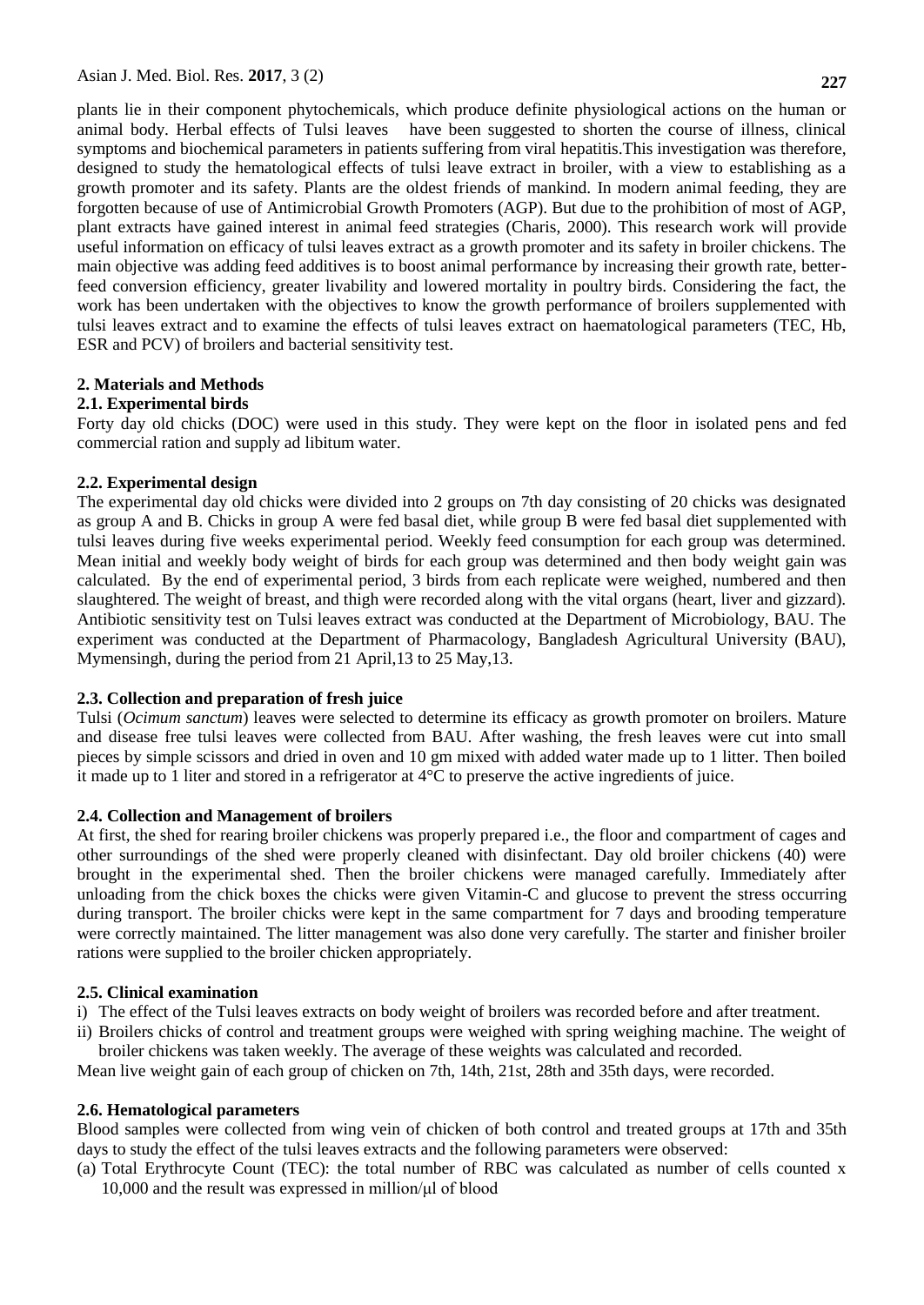- (b)Hemoglobin (Hb) estimation: The procedure was matched by the Hellige hemorneter method as described by Lamberg and Rothstein (1977).
- (c) Packed Cell Volume (PCV): The calculation was done by using the formula as described by Lamberg and Rothstein (1977).

100 Height of totalblood in cm  $PCV % = \frac{Height \space of \space the \space red \space cell \space volume \space in \space cm} \times$ 

(d) Erythrocyte Sedimentation Rate (ESR)-:The result was expressed in mm/in 1st hour

### **2.7. Postmortem examination for side effects**

Three broilers from each group were slaughtered to see if there were any pathological changes present on 35th day after treatment. There were no significant pathological changes in any internal organs of the broilers of treatment group.

# **2.8. Statistical analysis**

The data were analyzed statistically between control and treated groups of chicken by paired student "t" test. The differences were considered statistically significant at P<0.05.

# **2.9. Preparation of disk papers with tulsi (Ocimum sanctum) leaves extract**

Disk papers with a 5.8 mm diameter, were sterilised and dried. Then the dry extract prepared as described was dissolved in tulsi leaves extract to determine which of these concentrations have a inhibitory effect on bacterial growth. After which this was placed in an oven and dried at 50°C overnight.

# **2.10. Preparation of bacteria in media**

4 samples of bacteria were collected Escherichia coli, Salmonella spp., Bacillus spp. and Staphylococcus spp. from the Laboratory of Microbiology, Department of Microbiology, BAU, Mymensingh. The bacteria were grown in Petridishes with Nutrient Agar and Eosin Methylene Blue (EMB) agar. After that the bacteria were spread over the surface of the petridishes then disk dissolved with tulsi leaves extract and inoculated in the culture media.

### **3. Result**

This experiment was conducted to study the efficacy of tulsi leaves extract as a growth promoter in poultry. One day old chicks randomly divided into 2 groups (A and B) after 7 days for assessing the efficacy of plants leaves extract as growth promoter on broilers. The experimental units were kept on a floor litter system in separate pens. A weighed amount of the ration was offered to the birds twice a day and the left over feed was collected to calculate feed consumption of the birds. Fresh and clean water was made available at all the completed randomized design and data about per replicate body wt. weekly feed consumptions and mortality were recorded during the experimental period (1-5 weeks of age). The birds using ration supplemented with 1ml of tulsi leaves extracts (group B) gained the highest live wt. than control group (group A) (Table 1 & Table 2). In Group A (Control group) live weight were measured and found as initial lives wt 155 g, final live wt 1500 g, weight gain 1345 g and FCR 1.83. In Group B initial live wt 158 g, final live wt 1650 g, weight gain 1492 g and FCR 1.73. Economies of Production: The average rearing cost of broiler kept under different treatment groups Viz A and B was 172.00 Tk and 176.00 TK (Table 3). The average live weight of broilers in group A and B was 1.500 kg and 1.650 kg respectively.

### **3.1. Effect of tulsi (Ocimum sanctum) leaves extract supplementation on growth in broilers**

The observations for live body weight (g) means of A, and B groups after five weeks of the experimental period were 1500 g and 1650 g, respectively. It is observed from the results in Table 1, that supplementation of Tulsi leaves extract in A and B groups of broilers effected significant increase in mean live body weights as compared to control (A) group. The treatment groups of broilers (B) showed numerically higher body weight gain as compared to control (A) group.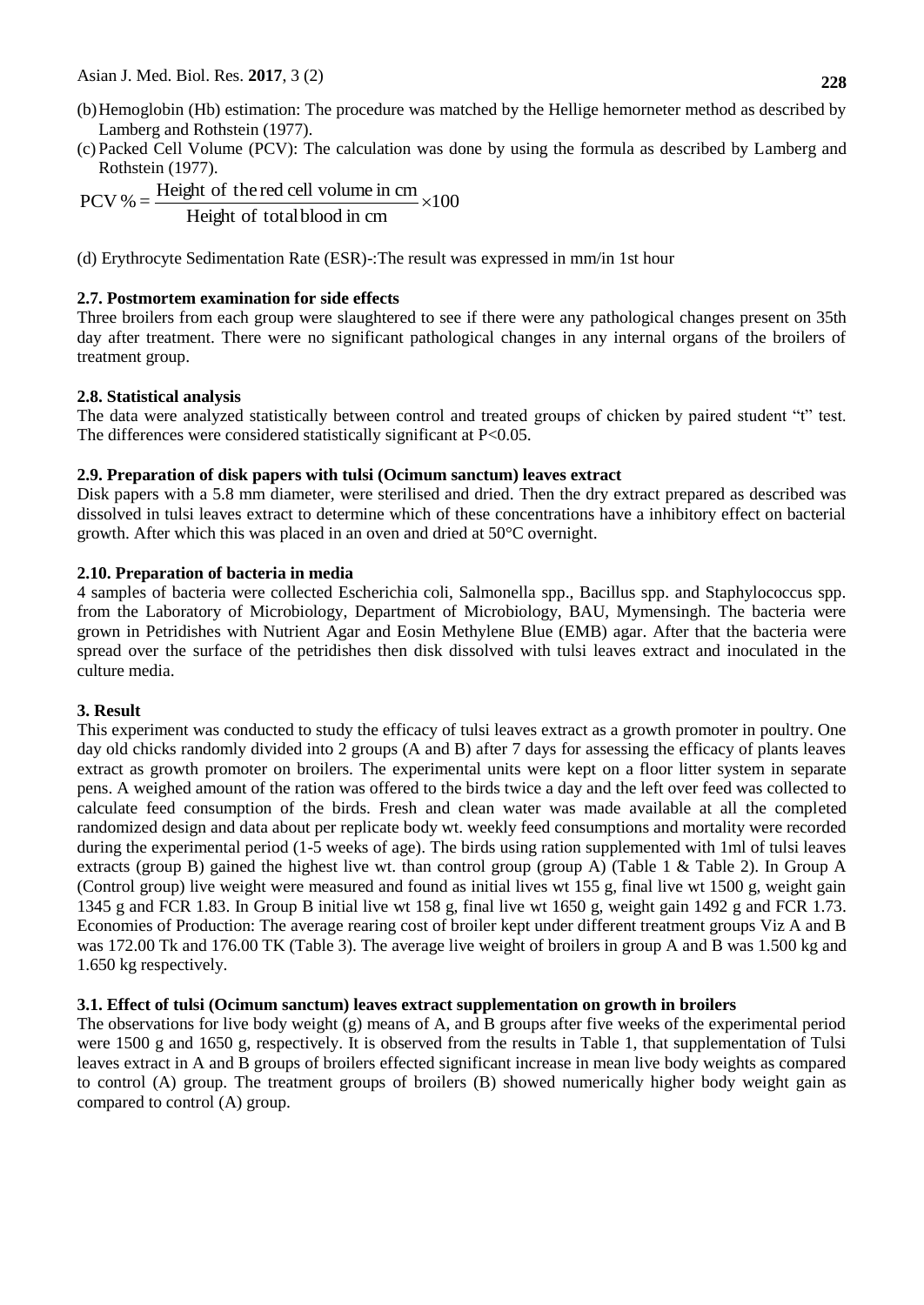| <b>Variables</b>                     | <b>Treatment</b> |                  |  |
|--------------------------------------|------------------|------------------|--|
|                                      | $A(n=20)$        | $B(n=20)$        |  |
|                                      | A $(n=20)$       | $B(n=20)$        |  |
|                                      | Control          | Tulsi            |  |
|                                      | $Mean \pm SEM$   | $Mean \pm SEM$   |  |
| Initial live weight $(g)$ on 7th day | $155 \pm 5.76$   | $158 \pm 6.32$   |  |
| Final live weight $(g)$ on 35th day  | $1500 \pm 19.90$ | $1650 \pm 20.87$ |  |
| Weight gain $(g)$                    | $1345 \pm 17.98$ | $1492 \pm 18.98$ |  |
| Feed consumption $(g)$               | 2750             | 2850             |  |
| Feed conversion ratio (g feed        | 1.83             | 1.73             |  |
| consumed/g weight gain)              |                  |                  |  |

**Table 1. Initial and final live weight, weight gain, feed consumption and feed conversion ratio of broilers fed different levels of Tulsi leaves extract from 1 to 5 weeks of age.** 

**Table 2. Dressing percentages, relative weight of organs in different levels of Tulsi (Ocimum sanctum) leaves extract from 1-5 weeks of age.**

| <b>Variables</b>         | <b>Control</b>           | <b>Treatment</b>  | P            |  |
|--------------------------|--------------------------|-------------------|--------------|--|
|                          | <b>Mean</b> ±SEM         | <b>Mean</b> ±SEM  | <b>Value</b> |  |
|                          | A                        | B                 |              |  |
| Dressing percentage      | $62.88 \pm 1.07$         | $63.00 \pm 1.08$  | 0.692        |  |
| Relative heart weight    | $0.43 \pm 0.067$         | $0.44 \pm 0.056$  | $0.00*$      |  |
| Relative gizzard weight  | $1.41 \pm 0.45$          | $1.45 \pm 0.55$   | 0.600        |  |
| Relative liver weight    | $2.56 \pm 0.86$          | $2.55 \pm 0.83$   | $0.007*$     |  |
| Relative spleen weight   | $0.115 \pm 0.0051$       | $0.12 \pm 0.0061$ | $0.000*$     |  |
| Relative pancreas weight | $0.267 \pm 0.008$        | $0.25 \pm 0.0087$ | $0.001*$     |  |
|                          |                          |                   |              |  |
|                          | Weight of Organ          |                   |              |  |
| Relative weight $(g)$ =  | Live body weight of bird | X 100             |              |  |

### **Table 3. Data showing economics of broiler production between control group (A) and treatment group (B) from 1-day old to 5 weeks of age.**

| <b>Description</b>                         | A                 | B                 |
|--------------------------------------------|-------------------|-------------------|
| Cost/chick (Taka)                          | 55.00             | 55.00             |
| Average feed consumed $(Kg)/\text{chicks}$ | 2.750             | 2.850             |
| Feed price/kg (Taka)                       | 40.00             | 40.00             |
| Feed cost (Taka.)                          | 110.00            | 114.00            |
| Miscellaneous (Taka)                       | 7.00              | 7.00              |
| Total cost/broiler (Taka.)                 | 172.00            | 176.00            |
| Average live weight $(Kg)$                 | $1.500 \pm 19.90$ | $1.650 \pm 20.87$ |
| Sale price/Kg live wt. (Taka.)             | 120.00            | 120.00            |
| Sale price/broiler (Taka)                  | 180.00            | 198.00            |
| Net profit/broiler (Taka.)                 | 8.00              | 22.00             |
| Net profit/Kg broiler (Taka.)              | 5.33              | 13.33             |

Mean values within the same row, which have different superscripts, were significantly different @ 1ml tulsi leaves extract. Supplementation of tulsi leaves extract was found to be more profitable than control group of broiler rearing. However, dietary inclusion of tulsi leaves extract fetched the maximum profit as compared to the control groups. Increase in the profit margin of the birds fed rations containing herbal growth promoters may be attributed to the better efficiency of feed utilization, which resulted in more growth and better feed to gain ratio, ultimately leading to higher profit margin in the broilers reared on tulsi supplemented rations.

### **3.2. Study of tulsi (Ocimum sanctum) leaves extract on hematological parameter of poultry**

Observation of hematological parameter (RBC, Hb, PCV and ESR) on 17th day and 35th day did not show any significant difference (P<0.05) between the control (A) and Tulsi leaves treated groups (B) (Table 4).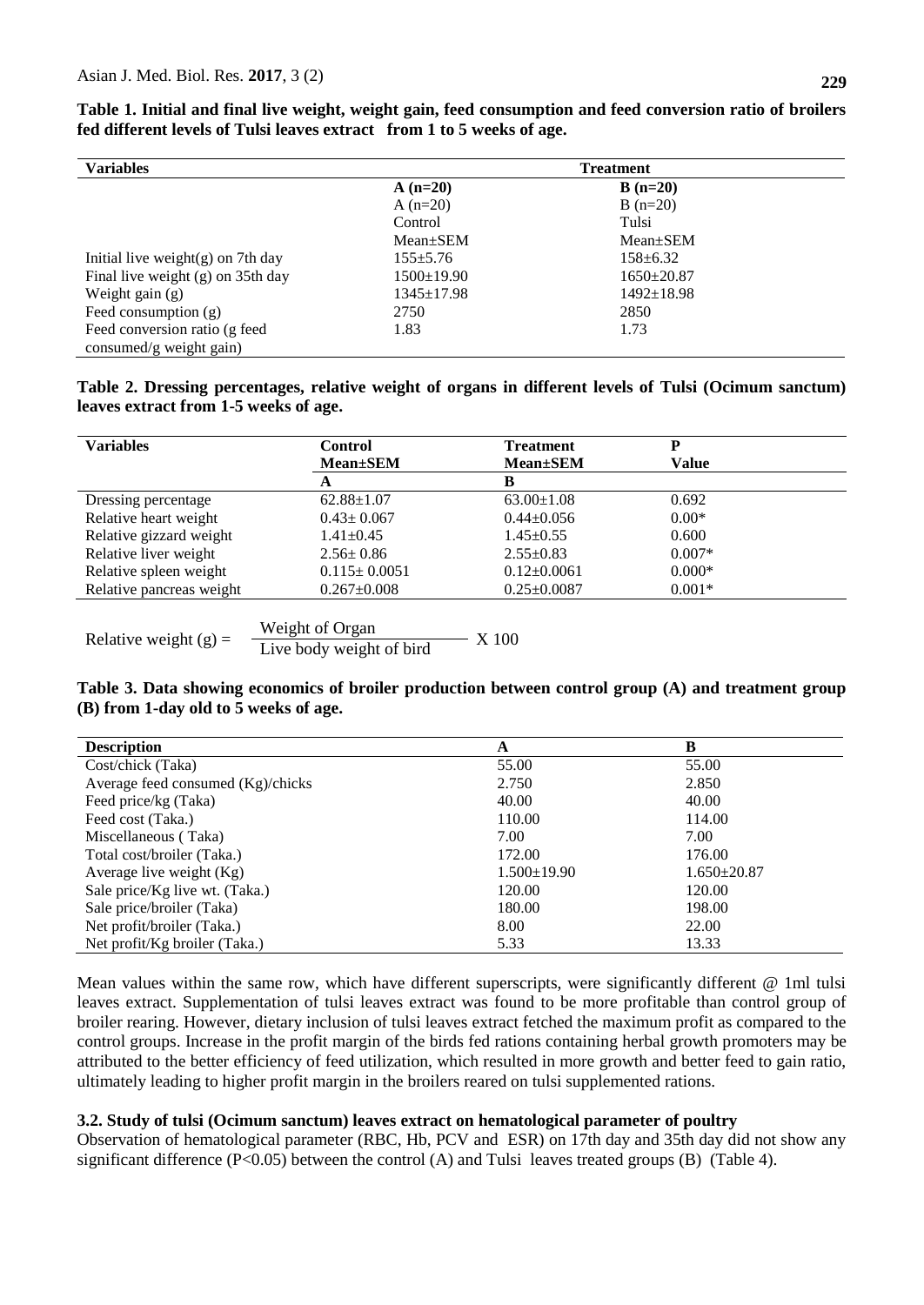| Tulsi<br>leaves<br>ext. |            | <b>Treatment</b> | Mean   | <b>Std. error Mean</b> | P value | Sig.<br>value |
|-------------------------|------------|------------------|--------|------------------------|---------|---------------|
|                         | <b>RBC</b> | Tulsi            | 193.39 | 7.53                   | 0.047   | ${\bf S}$     |
|                         |            | Control          | 190.31 | 6.37                   |         |               |
|                         | Hb         | Tulsi            | 6.47   | 0.042                  | 0.023   | ${\bf S}$     |
| 17th day                |            | Control          | 6.03   | 0.096                  |         |               |
|                         | <b>PCV</b> | Tulsi            | 19.01  | 0.67                   | 0.422   | <b>NS</b>     |
|                         |            | Control          | 17.32  | 0.86                   |         |               |
|                         | <b>ESR</b> | Tulsi            | 8.66   | 0.88                   | 0.023   | ${\bf S}$     |
| 35 <sub>th</sub><br>Day |            | Control          | 10.57  | 0.86                   |         |               |
|                         | <b>RBC</b> | Tulsi            | 276.34 | 11.12                  | 0.201   | <b>NS</b>     |
|                         |            | Control          | 248.67 | 12.85                  |         |               |
|                         | Hb         | Tulsi            | 7.67   | 0.21                   | 0.049   | ${\bf S}$     |
|                         |            | Control          | 6.93   | 0.23                   |         |               |
|                         | <b>PCV</b> | Tulsi            | 19.00  | 0.34                   | 0.202   | <b>NS</b>     |
|                         |            | Control          | 18.00  | 0.62                   |         |               |
|                         | <b>ESR</b> | Tulsi            | 5.50   | 0.299                  | 0.237   | <b>NS</b>     |
|                         |            | Control          | 7.50   | 0.153                  |         |               |

**Table 4. Study of tulsi leaves extract on hematological parameter of broiler.** 

Supplementation of Tulsi leaves extract in the treatment caused improvement in the feed efficiency as compared to that of control group. It is concluded that supplementation 1 ml of Tulsi leaves extract drinking water treatment groups caused significant increase in live body weight and improvement in gain in weight and feed efficiency as compared to that of control group of poultry.

#### **3.3. Study of tulsi leaves extract on bacterial sensitivity test**

Antibiotics are used in the poultry feed to protect the birds from different diseases; to promote growth of the birds; to improve feed conversion ratio (FCR); to increase weight gain; and to maximize economic returns from the individual bird.

#### **Table 5. Study of Tulsi leaves extract on Bacterial sensitivity test.**

| Disk of Tulsi (Ocimum sanctum) leaves extract |                 |                    |                      |                            |
|-----------------------------------------------|-----------------|--------------------|----------------------|----------------------------|
| <b>Bacterial cultutre</b>                     | Salmonella spp. | Escherichia coli   | <i>Bacillus</i> spp. | <i>Staphylococcus</i> spp. |
| Zone of inhibition                            |                 | $0.5 \, \text{cm}$ |                      |                            |

However, Escherichia coli was prouduced zone of inhibition 0.5 cm and other bacteria did not produce zone of inhibition (Table 5). It may other positive if disk of tulsi (Ocimum sanctum) leaves extract will more concentration or another method. It is given in self-medication; used for preventive purposes; and employed as unauthorized.

### **4. Discussion**

Tulsi has been safely used in Asia for hundreds of years. This study has revealed that there is a positive relationship between supplementation of tulsi (Ocimum sanctum) leaves extract and on the Body weight gain (growth) (Table 1) and also on the haematological effects in broiler (Table 2). This agrees with Gupta and Charan, 2007 that the clinical signs, body weight gain, biochemical changes (SGOT, SGPT, uric acid, creatinine), hematological changes (Hb, PCV, TEC, TLC), histopathological changes in visceral organs (spleen, liver, bursa) and their organ indices analysed at different intervals post-treatment with leaves extract of tulsi (Ocimum sanctum) as compared to the control group.No mortality was observed in broiler during experimentation because of antimicrobial, immune-stimulatory, anti-stress, fungistatic and insecticidal and liver tonic properties of tulsi leaves extract. Gupta and Charan, 2005 reported that the dried leaves powder of O. sanctum had the potential to be effectively utilized as a feed supplement against some of the important poultry pathogens particularly IBDV, since it was found to inhibit the virus replication in vivo. Mehta 1979 also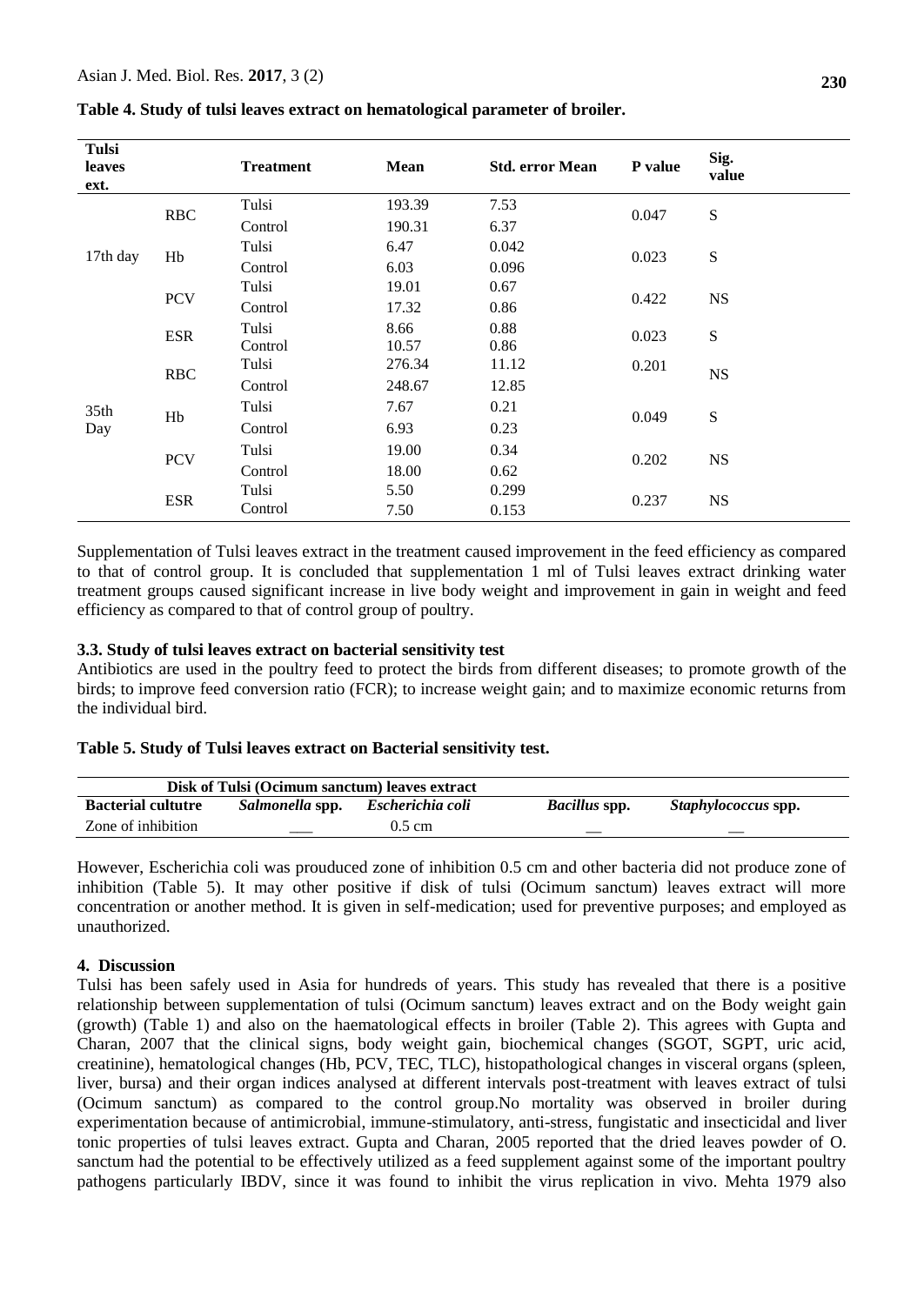reported that tulsi leaves extract Offers significant natural antibacterial, antiviral and antifungal protection and is, thereby, helpful in treating many serious systemic diseases, as well as localized infections. Bhargava and Sing, 1979 showed that Ocimum Sanctum increases the capacity to cope and adapt to changing and challenging environments, and reduces the negative physical and psychological effects of stress (adaptogenic). Therefore, it is concluded from this experiment that broiler supplemented with tulsi (Ocimum sanctum) leaves extract had higher body weight and no mortality without any antibiotic and without any vaccination taking proper biosecurity. These results may be due to antimicrobial (Gupta and Viswanathan, 1955; Phadke and Kulkarni, 1989; Das et al., 1983; Mehta et al., 1979; Pushpangadan and Sobti, 1977), immunostimulatory (Mediratta and Sharma, 2002; Mediratta et al., 1987), antistress (Bhargava and Sing, 1981; Saksena, 1987), fungistatic and insecticidal (Rajeshwari, 1992), and liver tonic (Singh et al., 2002) properties of tulsi leaves, which help to reduce the microbial load of birds and improve the feed consumption and feed efficiency of the birds.Therefore concluded that tulsi leaves extract has effects as alternative growth promoter and also haematological effects on broilers and no mortality without any antibiotic and without any vaccination taking proper biosecurity. This result may be due to antibacterial, anti-inflammatory, antistress, antifungal, insecticidal and liver tonic properties of tulsi leaves which help to ensure the microbial load of birds and improve the feed consumption and feed efficiency. Care should be taken to ensure its safe use for medicinal references.Supplementation of tulsi was found to be more profitable than control group of broiler rearing. However, dietary inclusion of tulsi @ 1% fetched the maximum profit as compared to the control groups.

#### **5. Conclusions**

In Bangladesh situation, the knowledge of our farmer is very little because most of them are not properly trained for broilers production, but unemployed young generation is coming in this business for short return of value and profit. Pharmaceutical companies take this advantage. They are convincing farmers for using antibiotics as a growth promoter or life savings for chicken. As a result, each and every broiler is adapted of antibiotics. When these broilers are consumed by human this antibiotic residue enters into human body and causing serious human health hazards with drug residue. In this experiment, extract of tulsi leaves extract were studied in terms of growth promoter on broilers, this traditional medicinal plant is available throughout country, cost effective as well as growth promoter, a good alternative to chemicals, probiotics and antibiotics.

#### **Acknowledgement**

We would like to thank Professor Dr. Mahbub Mostofa, Department of Pharmacology, Bangladesh Agricultural University, Mymensingh for the continuous support throughout the whole research work.

#### **Conflict of interest**

None to declare.

#### **References**

- Bhargava KP and N Singh, 1981.Antistress activity of Ocimum sanctum Linn. Indian J. Medical Research, 73: 443-451.
- Charis K, 2000. A novel look at a classical approach of plant extracts. Feed mix Special issue on nutraceuticals., 12: 19-21.
- Gupta G and S Charan, 2005. Antimicrobial and immunomodulatory effects of Ocimum sanctum against infectious bursal disease virus infection in chickens as model. Indian Joumal of Comparative Microbiology, 26: 92-98.
- Gupta G and S Charan, 2007. Exploring the potentials of Ocimum sanctum (Shyama tulsi) as a feed supplement for its growth promoter activity in broiler chickens. Indian Journal of Poultry Science, 42: 140-143.
- Gupta KC and R Viswanathan, 1955. A short note on antitubercular substance from Ocimum sanctum. Antibiotics and Chemotherapy, 5: 22-23.
- Lanjewar RD, AA Zanzad, BN Ramteke, GH Lalmuanpuii, PE Taksande and RB Patnakar, 2009. Incorporation of tulsi (Ocimum sanctum) leaf powder in diet of broilers for quality meat production. Veterinary World, 2: 340-342.
- Mediratta PKM, KK Sharma and S Singh, 2002. Evaluation of immunomodulatory potential of Ocimum sanctum seed oil and its possible mechanism of action. Journal of Ethnopharmacology, 80: 15-20.
- Mediratta PK, V Dewan, SK Bhattacharya, VS Gupta, PC Maiti and P Sen, 1987. Effect of Ocimum sanctum on humoral immune response. Ind. J. Med. Res., 87: 380-384.